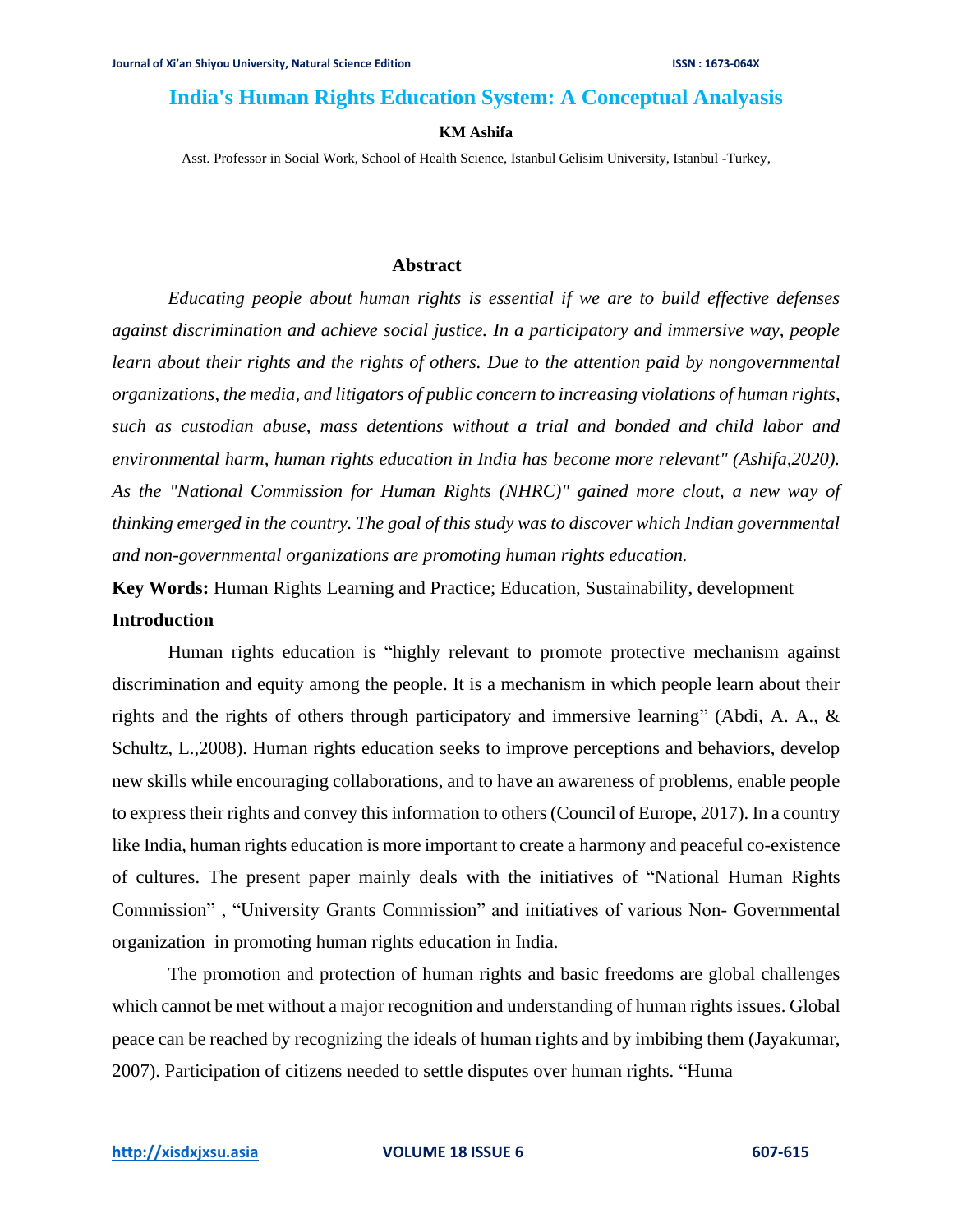

**Figure 1 Institutional Frame work of HRE in India**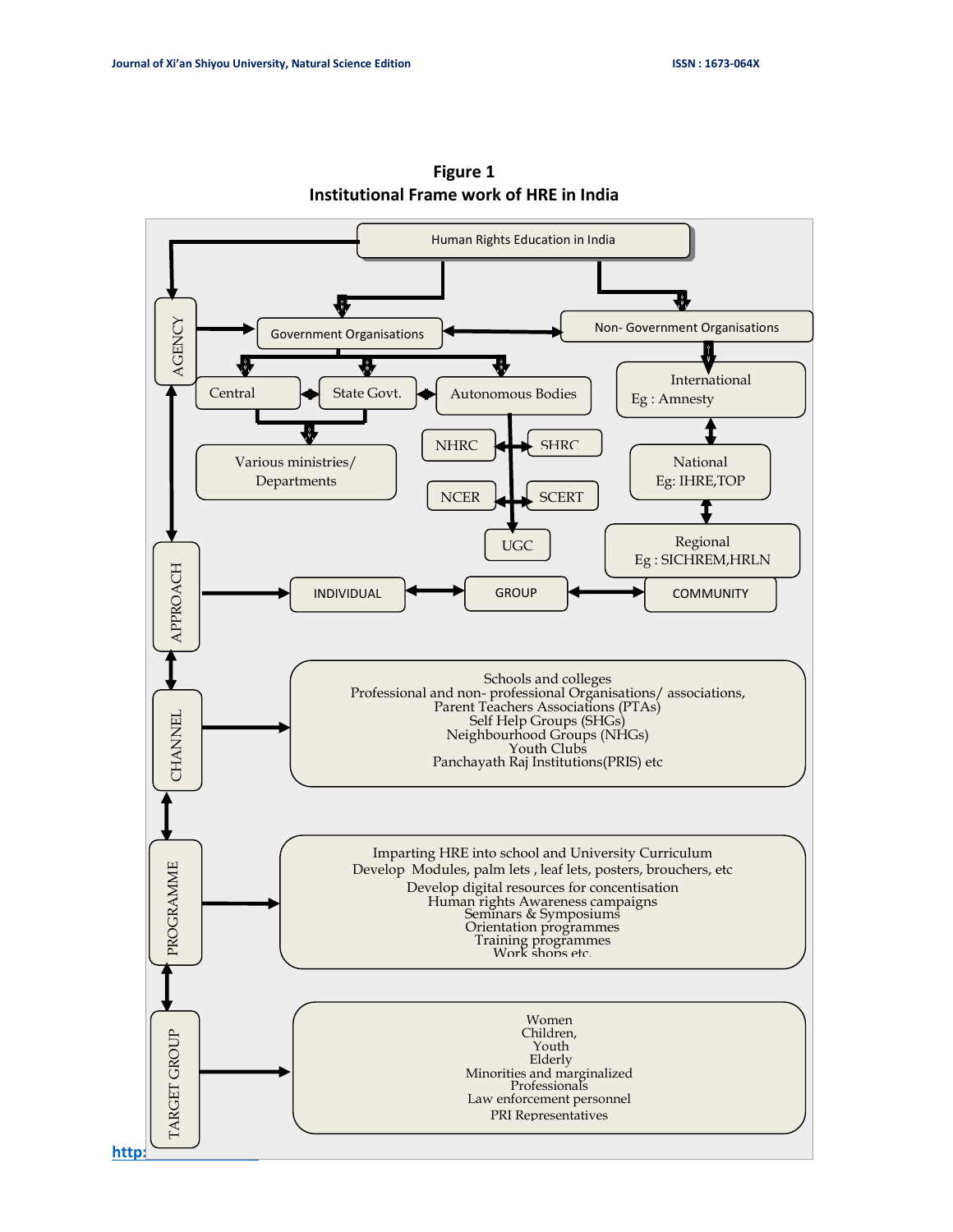rights education is designed to provide skills and knowledge that enable them to change their lives with human rights principles and values" (Dias, 2005). For this reason, interactive, learner-centred methods are widely promoted to impart human rights education. It is an education about human rights for human rights. It is an activity to "foster and promote human rights culture and is a deliberate, participatory practice aimed at empowering individuals, with internationally recognized human rights principles. As a medium to long-term process, human rights education seeks to inculcate critical thinking and integrate the cognitive, affective and attitudinal dimensions" (Amnesty International, 2007). Its goal is "to build a culture of respect for and action in the defence and promotion of human rights for all" (United Nations Children's Fund, 2007). An institutional framework of human rights education in India is given in figure 1.

### **Review of Literature**

Human rights education must be introduced at all levels of education ( Dharmaraj, 2010). "Human rights education cannot be an intellectual exercise" (Nieuwenhuis, J. (2007). It serves as a liaison between classroom education and social developments. Human rights studies should be included in schools and colleges' curricula or curricula, making it an important part of the learning process. India recognized primary education as one of everybody's fundamental needs. The Constitution allows all children aged 6-14 to receive free education (Ashifa,2013). Kaur (2009) mentioned that "the promotion and protection of human rights in a plural society like India has its own context and specificity. The societal violation of human rights have necessitated the introduction of human rights education at all level of school education and education of teachers. Appreciation of values of human rights should move beyond declarations and become a reality and way of life". Human rights awareness in India has crossed only the preliminary milestones towards the journey of achieving the objectives of human rights education. There are many more milestones to go by developing a holistic plan of actions with clean objective of human rights education, functional and composite curriculum framework for different stages of school education, well-defined teacher education curriculum, training policy for teachers and teacher educators, developing self-learning package - containing material on general awareness, skill development, transactional strategies etc. for self-reading and a sound research support for strengthening HRE at all levels of education"( Ashifa,2019). "It is essential to develop a counterpoint to the way in which social justice is used in progressive education by inviting students to examine critically the epistemological and axiological dimensions of social democracy so that they might begin to reclaim public life from its embeddedness in the

**[http://xisdxjxsu.asia](http://xisdxjxsu.asia/) VOLUME 18 ISSUE 6 607-615**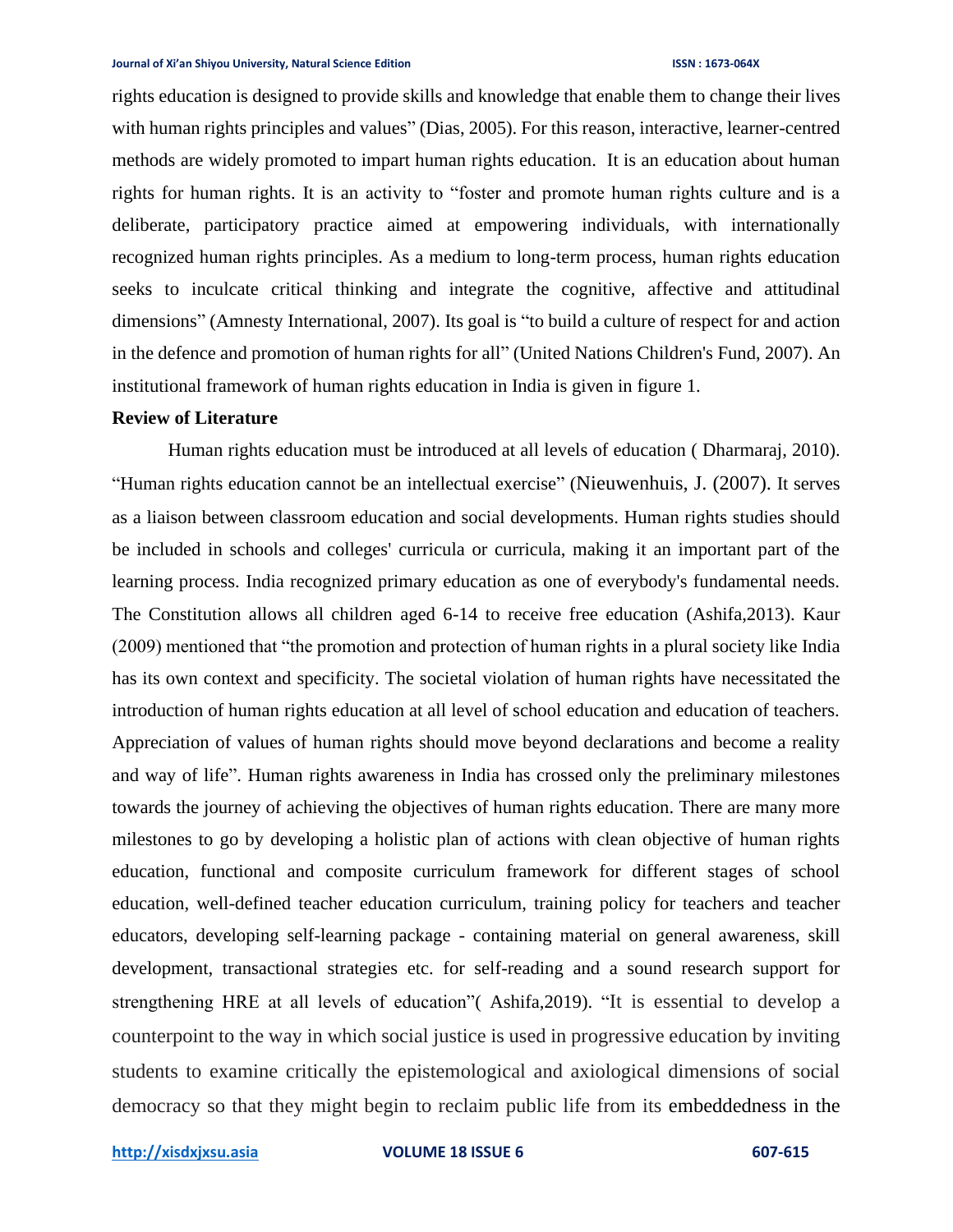corporate academic-complex. It is precisely this challenge that has been taken up and exercised with much success by the authors of this important collection" (Cole,2006). "Human rights education is a concept that is subjected to an unexplored and unexplained conceptual eclecticism that hampers its pedagogical potentials as a counter measure to human rights violations and human suffering" (Keet, 2006).

### **Methods and Materials**

The present investigation tried to identify the human rights education initiative by various governmental and non-governmental organization in India. Document analysis were the major method used to get actual inference of human rights education programme in India. Researcher analysed various annual reports of National Human Rights Commission , Kerala human Rights Commission, National and state legal service authority, programme report of university grant commission and annual report of various Non-Governmental organization especially *Jananeethi* Thrissur Kerala.

### **Result and Discussion**

### **Initiatives NHRC and State Legal Service authority on Human Rights Education:**

The central as well as state governments of India perpetuate human rights education. "The National Human Rights Commission (NHRC) is an expression of India's concern for the protection and promotion of human rights ever since its inception in 1993" (NHRC, n.d). "NHRC has certain statutory obligations under Section 12 of the Human Rights Protection Act (1993), which could be better carried out in collaboration with universities. NHRC could entrust universities and teachers with investigation, collection of data, compilation of study reports, and visits on behalf of the commission. Areas and modalities of coordination between NHRC and the universities should be spelled out" (UNDP, 2010). "The Government of India had constituted a coordination committee under the Chairmanship of the Home Secretary, comprising secretaries of other ministries and concerned departments. The committee requested the NHRC to draw up a national plan of action for human rights education. Human rights education has been introduced for the forces, judicial officers and governmental officials. Through these commissions' efforts a significant national initiative has been institutionalized. Liaison and coordination are also envisaged among the commissions for women, religious minorities, linguistic minorities, scheduled castes, and scheduled tribes" (Singh, 2018).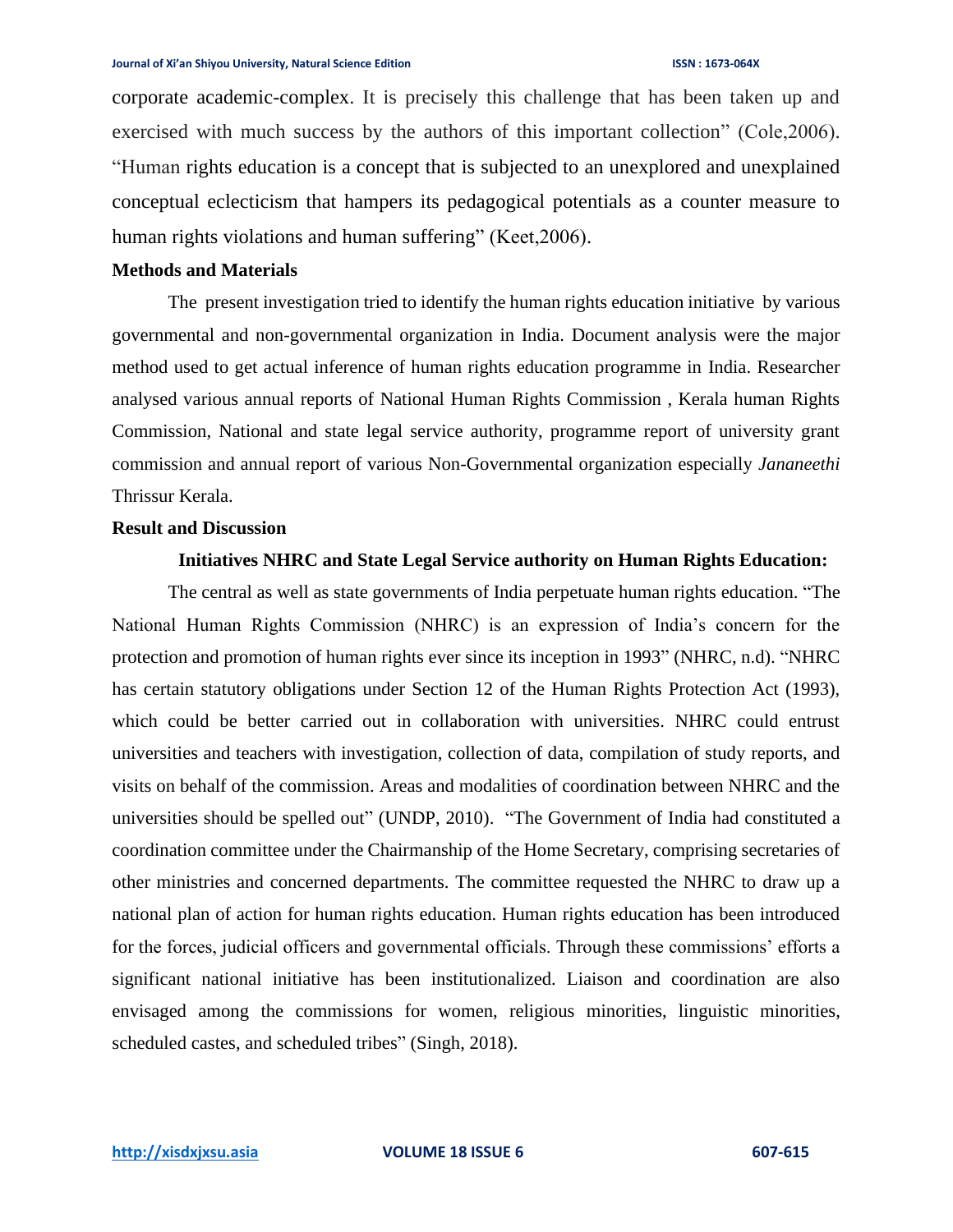A national network for "legal aid and assistance has been envisaged under the Act. The National Legal Services Authority (NALSA) is the apex body developing policies and principles for the provision of legal services under provisions of the Act and for the development of the most reliable and cost-effective legal systems" (NALSA, 2020). The State Legal Services Authority shall enforce the central authorities' policies and directions and provide citizens with legal services and conduct "Lok Adalats" in the State. "The State Legal Services Authority shall be headed by its Patron-in-Chief, the Chief Justice of the State High Court. A serving or retired High Court Judge shall be named Executive President of the Court. The District Legal Services Authority shall implement Legal Aid Programs and Systems in each district" (*Ibid*). The District Judge is its former Chief. The Taluk Legal Services Committees are also responsible for managing legal services programs in Taluk and organizing the "Lok Adalats". The "Taluk Legal Services Committee" is headed by a senior civil judge who is the former Chairman of the Committee. The agenda of the Legal Service Act was to include awareness of different areas of law and legal procedure. A number of awareness programs were organized by the Legal Service Authority, for undergraduate students at every college in Kerala; legal education for villagers, factory workers, tribal workers and other specialist groups; visits to Mental Health Centers and Psychiatric Hospitals, to provide legal assistance to mental health centres (*Ibid*).

### **UGC on Human Rights Education:**

A committee was set up by the Indian University Grants Commission to discuss ways and means of supporting human rights education in India. The Committee recommended education on human rights at all stages. In 1997, the UGC formed a standing human rights education committee to start postgraduate and graduate courses in universities and colleges. As an autonomous academic discipline, several universities have adopted human rights. At university level, all disciplines should include human rights problems that are specifically linked to their disciplines. Training for human rights is also part of several university programs. It is interesting to note that today there are degrees, diploma, a postgraduate diploma and even a master's programme. The Human Rights Council of India has made it a compulsory subject for a degree in professional law. As a subject for the postgraduate law program, several universities offer human rights.

The UGC also encouraged university students to write books and monographs. We also funded conferences , workshops and symposiums on human rights issues. Human rights education has been introduced in the "National Curriculum System" (2005) by the "National Council on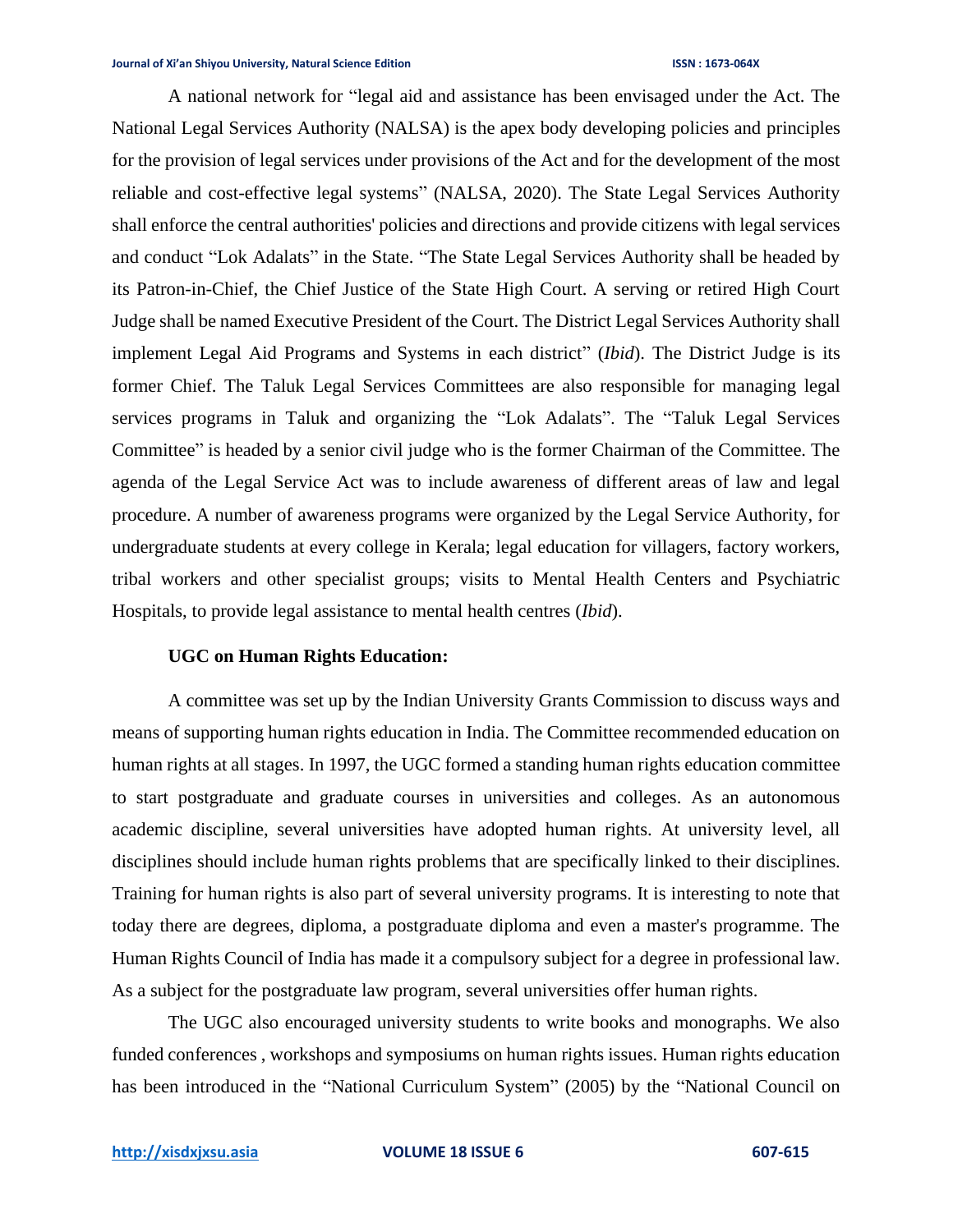Education Study and Training" (NCERT). However, the NCERT performed its task by creating, from the International Charter, Pact and the Constitution of India, the sourcebook containing various aspects of human rights. According to the NCF, in 2005, a culture of respect for human rights and peace should be given ample opportunity as it calls for respecting students ' personal experiences and for them to serve as a foundation for dialog and new learning. The "hallmarks of human rights education and peace education in India" have been the respect for human rights, justice , equality, collaboration, social responsibility, cultural diversity, a strong commitment to democracy and non-violent conflict resolution.

### **Human Rights in Indian Universities and Colleges:**

Education is a effective tool to shape and alter people's attitudes. Unfortunately, only recently did the Indian education system start supporting human rights. The Indian Institute for Human Rights was founded as a component unit of the World Institution Building Program (WIBP), an international charity established by New Delhi in March 1990 with the goal of examining the urgent need for a national institution to be developed for studies, training , research, publishing, conference organization and consultancies at the national level. Indian Human Rights Institute had co-sponsorship at the bachelor, graduate and doctoral levels from approximately 37 central as well as state universities to initiate need-based programmes.

"The National Law School of India University in Bangalore" offers a full Human Rights course to the Bachelor of Laws. Human rights education in the departments of political science is only a small part of India's (fundamental rights) and International relations (United Nations) constitutional and political development course. "Human rights education is part of sociology , economics and modern Indian culture in some universities". No university offers a master's degree in human rights law exclusively. Human rights are taught in political science departments only in one or two classes. A number of prominent and accredited AICTE institutions offer PG human rights diploma courses through distance learning methods such as IGNOU, Kota Open University, Indian University National Law School, and Woman's University, Mumbai.

### **NGO Initiative to Promote Human Rights Education:**

The Non- governmental organizations are also involved in promoting human rights education at the national and international levels. The "Amnesty International, Red Cross Society, Institute of Human Rights Education (IHRE), South India Cell for Human Rights Education and Monitoring (SICHREM) and Human Rights Law Network (HRLN)" are grossly involved at imparting human rights education. UNESCO has a separate wing for human rights and provides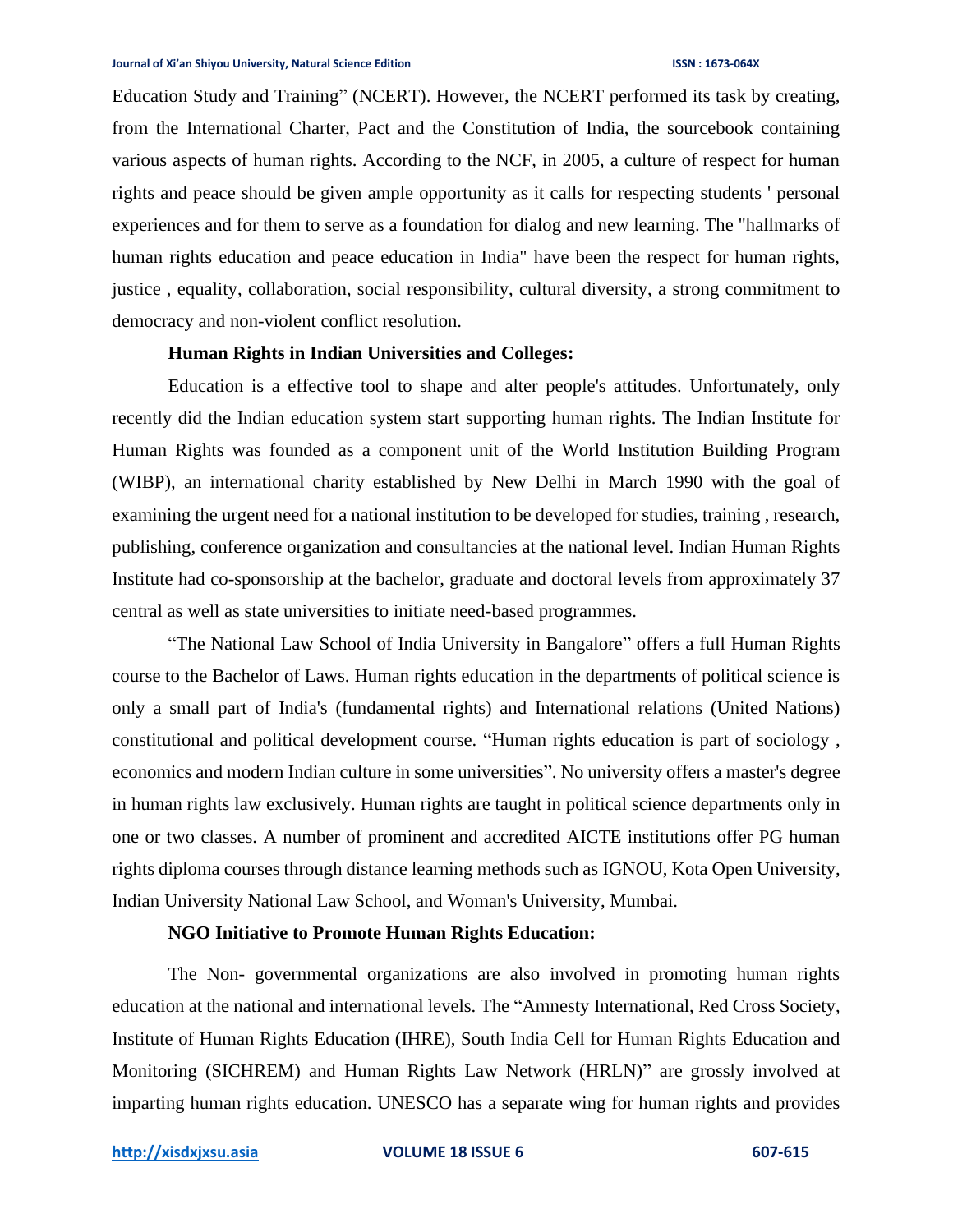### **Journal of Xi'an Shiyou University, Natural Science Edition ISSN : 1673-064X**

study grants for undertaking projects on human rights. UNESCO's World programme for human rights education made specific efforts in widening knowledge on human rights in Asiatic region especially in India. The collaboration of both governmental and non-governmental organizations made significant contributions with focus on rights based approach. Their approach for human rights education is mostly community centred involving groups of children, youth, minorities marginalized women and even elderly in India. "The National Service Scheme (NSS), National Cadet Corps (NCC), Youth Clubs, Self-help groups, Neighbour-Hood groups (NHG)" and professional organisations were also associated in human rights campaigns. There were even protests and agitations against human rights violations. The advocacy efforts can empower the people on human rights restoration and protection for sustainable development.

In the state of Kerala there is a number of non-governmental organizations working in the field of human rights. Under the section 12(i) of the Act, it is compulsorily required that the commission encourage the effort of NGO and institutions working in the field of human rights with the view to spread human rights literacy amongst various sections of the people and also to promote awareness for protection of human rights. KSHRC has given recognition to NGOs and permits them to conduct campaigns and there by encourages their work. At the beginning there were eleven NGO's registered under the commission. But the commission cancelled that recognition due to the ideological conflict among the organizations. The voluntary organizations have great role in spreading human rights awareness and propagation of human rights education. They published documents for educating masses in the matter of human rights, women rights and child rights. People's council for action, TOP (Torture prevention center) People's watch Kerala, South Indian cell for Human rights education and monitoring (SICHREM), CHRO (Confederation of Human Rights Organization), Amnesty international – Kerala chapter, Jana Neethi- Thrissur, were major human rights organizations in Kerala. They did an enthusiastic effort for spreading human rights awareness to the various sections of the society by means of organizing campaigns, workshops and seminars.

### **Conclusion**

Human rights education can usually be referred to as an endeavor to foster and foster the culture of human rights. Human rights education is a deliberate, participatory activity that encourages awareness, skills and behaviors that are in line with globally accepted standards of human rights, empowering individuals , groups and communities. Human rights education is aimed at encouraging critical thought and incorporating human rights cognitive, affective, and attitude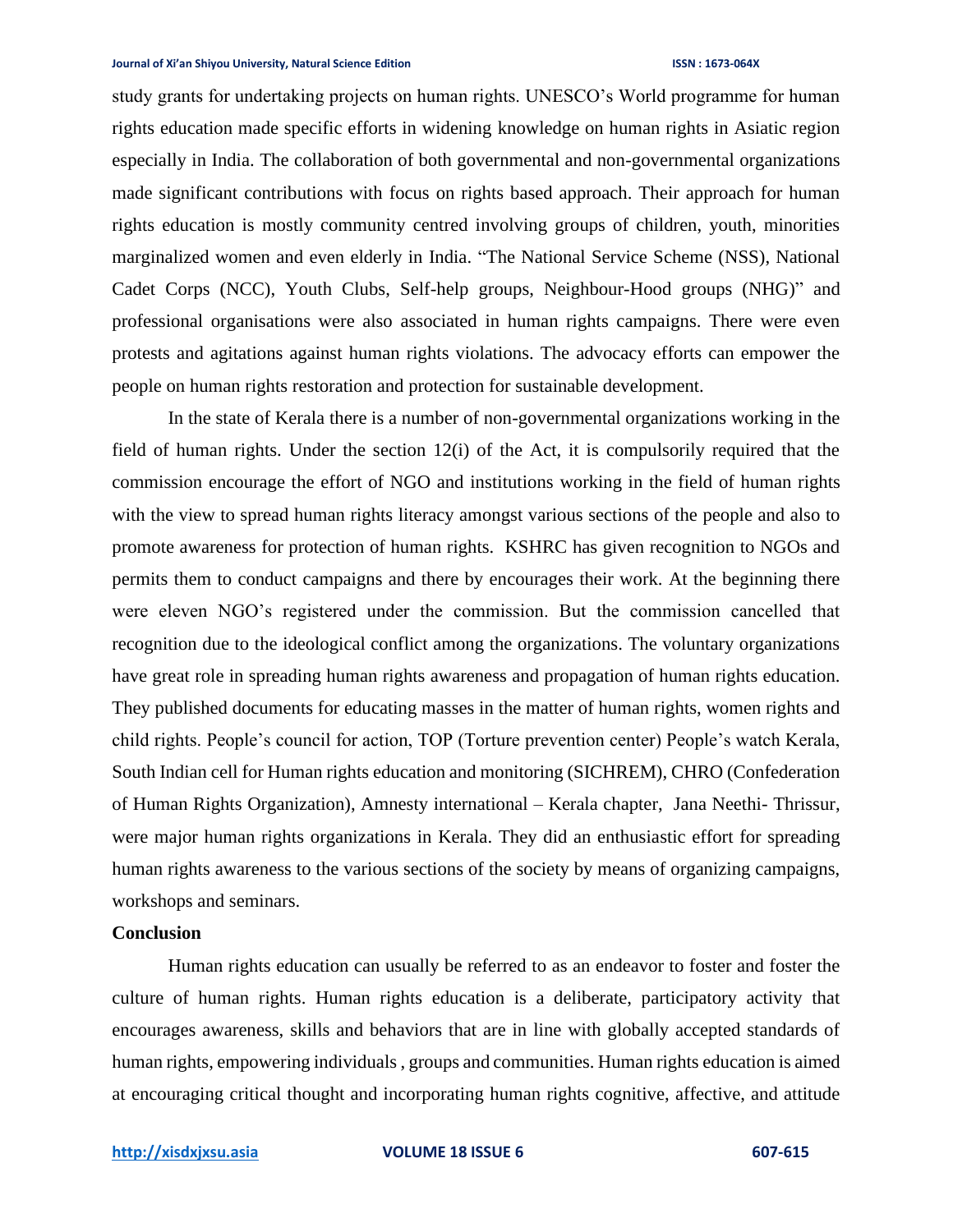aspects. Its aim is to create a culture of harmony in a knowledge-based society for peaceful coexistence and sustainable development

## **Reference**

- [1] Abdi, A. A., & Schultz, L. (2008). *Educating for Human Rights Global Citizenship.* New York: State University of New York.
- [2] Alston, P (2000).*Human rights and Public Goods – Education as a Fundamental Right in India,* Working paper 06. New York: Centre for Human rights and Global Justice.
- [3] Amnesty International. (2007). *Promoting Human Rights Education and Capacity Building.* Retrieved from from www.amnestymena.org: <http://www.amnestymena.org/en/WhoWeAre/HumanRights> Education.aspx?media=print
- [4] Ashifa .KM (2020). Human rights Awareness and Advocacy role of Youth : An Empirical Analysis, *Rupkatha Journal on Interdisciplinary Studies in Humanities*, 12 (1).
- [5] Ashifa K.M.(2019). Human Rights Awareness among Engineering Graduation Students. *Journal of Advanced Research in Dynamical and Control Systems*, 11 (special issue 12), 596-598.
- [6] Ashifa KM (2020). Human Rights Education Programme in Kerala: An Appraisal with *Journal of Critical Reviews*,, 7(8).
- [7] Ashifa,K.M.(2013). *Advocacy Effort on Human Rights Education in Kerala: An Appraisal*. Germany: Lambert.
- [8] Bajwa, G. (1995). *Human Rights in India – Implementation and Violations.* New Delhi:Anmol.
- [9] Cole, M. (2006). *Eudacation, Equality and Human Rights.* New York: Routledge.
- [10] Council of Europe. (2017). *Introducing Human Rights Education*. Retrieved from www.cor.int : https://www.coe.int/en/web/compass/introducing-human-rights-education
- [11] Dharmaraj, N. (2010). *Human Rights Violation among Women and Dalits and its economic Impact with Special refrence to Thriunelveli District.* PhD thesis.
- [12] Dias, C. J. (2005). Demiocracy and Human Rights : The Challenge of Ethnicity and Inclusive Demcracy. *Jounral of the Indian Law Institute, 47*(1).
- [13] Flowers, N. (2000). *The Human Rights Education Handbook: Effective Practices for Learning, Action, and Change.* Minneapolis: University of Minnesota.
- [14] Jayakumar, S. (2007). Human Rights Education Role of Teachers. *Western Regional Seminar.* Khar: H.J. College of Education.
- [15] Kaur, N. (2009). *An Evaluative Study of Human Rights Education in the Curriculum of School Education in Punjab.* Unpublished Ph.D Thesis, Guru Nanak Dev University, Amrtisar.
- [16] Keet, A. (2006). *Human Rights Education or Human Rights in Education : A Concelptual Analysis.* Unpublished Ph.D Thesis, University of Pretoria, South Africa
- [17] Kumar, S. (1995). Human Rights Movement in India- Role and intervention of NHRC. *Human Rights Education in India*, New Delhi: ISI.
- [18] NALSA. (2020). *National Legal Service Authority*. Retrieved from www.nalsa.gov.in : https://nalsa.gov.in/about-us
- [19] NHRC. (n.d). *Protection of Human Rights .* Retrieved from www.nhrc.in: https://nhrc.nic.in/sites/default/files/Unit\_2.pdf
- [20] Nieuwenhuis, J. (2007). *Growing human rights and values in education .* New York: Van Schaik.